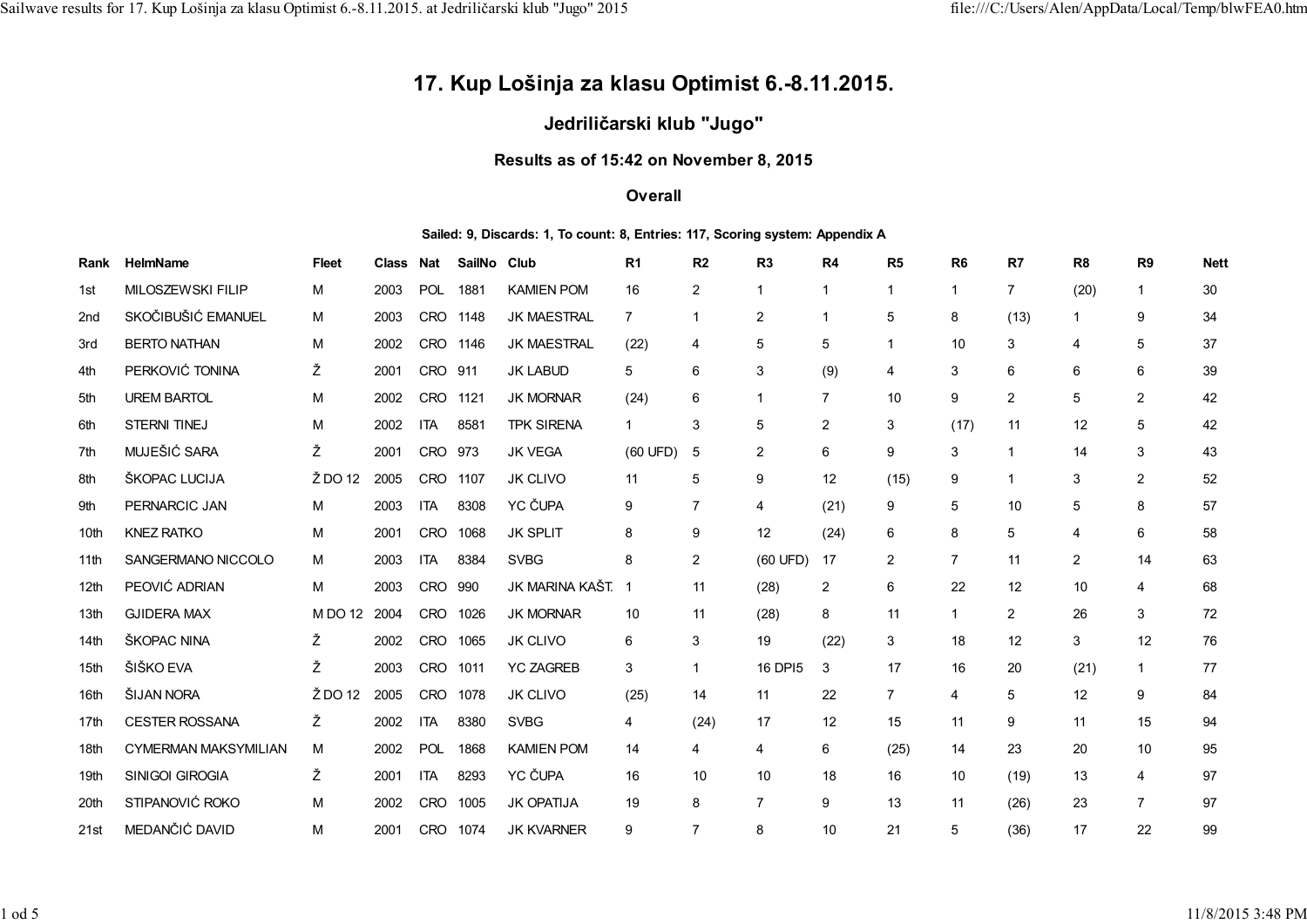| Rank | HelmName                  | <b>Fleet</b> | Class Nat |               | SailNo Club |                    | R <sub>1</sub> | R2          | R <sub>3</sub> | R4   | R <sub>5</sub> | R <sub>6</sub> | R7   | R <sub>8</sub> | R <sub>9</sub>  | <b>Nett</b> |
|------|---------------------------|--------------|-----------|---------------|-------------|--------------------|----------------|-------------|----------------|------|----------------|----------------|------|----------------|-----------------|-------------|
| 22nd | <b>JURIŠIĆ FILIP</b>      | M            | 2002      |               | CRO 1122    | <b>JK MORNAR</b>   | $\overline{2}$ | 25          | (34)           | 25   | 12             | 6              | 4    | 15             | 11              | 100         |
| 23rd | PETEH TEA                 | Ž DO 12      | 2005      |               | CRO 1046    | <b>JK MAESTRAL</b> | 23             | 8           | 26             | 19   | 5              | 2              | (29) | $\overline{c}$ | 17              | 102         |
| 24th | <b>MATULJA MISTRAL</b>    | M DO 12 2005 |           | <b>CRO</b>    | 1079        | <b>JK ISTRA</b>    | 5              | 15 DPI5     | 9              | 21   | 14             | 24             | 10   | 8              | (29)            | 106         |
| 25th | KUSTIĆ MARIN              | M            | 2001      | CRO 1126      |             | <b>JK SPLIT</b>    | $\overline{4}$ | 19          | 3              | (32) | 31             | 12             | 13   | 14             | 12              | 108         |
| 26th | <b>BOBOVIK RONI</b>       | м            | 2003      | <b>CRO</b>    | 1101        | <b>YC ZAGREB</b>   | 34             | 23          | 24             | 10   | 8              | $\overline{2}$ | 8    | $\mathbf{1}$   | (39)            | 110         |
| 27th | <b>STEFANI MICHELA</b>    | Ž            | 2002      | <b>ITA</b>    | 8281        | <b>SVBG</b>        | 14             | 13          | (32)           | 19   | 13             | 19             | 18   | $\overline{7}$ | 14              | 117         |
| 28th | <b>BASSI JAN</b>          | MDO 12 2005  |           | <b>ITA</b>    | 8652        | <b>SVBG</b>        | (45)           | 31          | 14             | 4    | 8              | 18             | 4    | 16             | 26              | 121         |
| 29th | <b>MALINA ALEX</b>        | M            | 2002      | <b>SVK 17</b> |             | <b>SLOVAN</b>      | 12             | 23          | 16             | 17   | 10             | 26             | 3    | (31)           | 15              | 122         |
| 30th | SKOČIBUŠIĆ MATEJ          | MDO 12 2005  |           | <b>CRO</b>    | 992         | <b>JK MAESTRAL</b> | 25             | (60 UFD) 14 |                | 5    | 4              | 28             | 35   | 9              | $7^{\circ}$     | 127         |
| 31st | <b>MANESTAR NIKA</b>      | Ž            | 2002      |               | CRO 1100    | JD VAL CRIK.       | 3              | 31          | 11             | (35) | 24             | $\overline{7}$ | 25   | 6              | 24              | 131         |
| 32nd | CERDEIRA ESTRADA JAMILA Ž |              | 2003      | <b>ITA</b>    | 8382        | <b>SVBG</b>        | 13             | 18          | 17             | 15   | 22             | 24             | (39) | 9              | 21              | 139         |
| 33rd | GOLUBIĆ BOŽIDAR           | M            | 2001      | CRO 1108      |             | <b>JK SPLIT</b>    | (31)           | 16          | 6              | 20   | 16             | 23             | 22   | 29             | 10 <sup>1</sup> | 142         |
| 34th | MASTELIĆ PETRA            | Ž            | 2003      | <b>CRO</b>    | 1003        | <b>JK ZENTA</b>    | 26             | 14          | $\overline{7}$ | 23   | 12             | 22             | 15   | 25             | (33)            | 144         |
| 35th | KUZMANIĆ DAMJAN           | MDO 12 2004  |           |               | CRO 1028    | <b>JK MORNAR</b>   | 13             | 19          | (39)           | 29   | 18             | 15             | 6    | 11             | 34              | 145         |
| 36th | <b>MILUN PETAR</b>        | м            | 2002      | <b>CRO</b>    | 1087        | JK MARINA KAŠT.    | 24             | 15          | 31             | 16   | $\overline{2}$ | 19             | (36) | 17             | 24              | 148         |
| 37th | <b>BALAŠ URSULA</b>       | Ž            | 2002      | CRO           | 104         | JD VAL CRIK.       | $\overline{7}$ | 13          | 22             | 29   | 11             | 23             | 20   | (32)           | 23              | 148         |
| 38th | <b>MAVAR MARIJAN</b>      | M            | 2001      | <b>CRO</b>    | 907         | <b>JK CROATIA</b>  | (41)           | 17          | 38             | 16   | 26             | 13             | 23   | $\overline{7}$ | 16              | 156         |
| 39th | TOMAŠEVIĆ ANTUN           | MDO 12 2004  |           | CRO           | 902         | <b>JK LABUD</b>    | 18             | 21          | 20             | 11   | (29)           | 20             | 25   | 24             | 18              | 157         |
| 40th | <b>JAROSZEK WERONIKA</b>  | Ž            | 2002      |               | POL 1807    | <b>KAMIEN POM</b>  | 33             | 12          | 25             | 8    | 23             | (35)           | 17   | 21             | 19              | 158         |
| 41st | <b>PIVALICA NIK</b>       | M            | 2002      | CRO 866       |             | <b>YC ZAGREB</b>   | 6              | (42)        | 32             | 14   | 19             | 38             | 15   | 24             | 16              | 164         |
| 42nd | ALFIREVIĆ VICKO           | M            | 2002      |               | CRO 1128    | <b>JK SPLIT</b>    | 15             | 27          | 20             | 14   | 24             | 33             | 16   | 15             | (60 UFD)        | 164         |
| 43rd | MARENDIĆ PETRA            | Ž DO 12      | 2005      | CRO 99        |             | <b>JK MORNAR</b>   | 22             | 28          | 18             | 13   | (35)           | 21             | 16   | 29             | 18              | 165         |
| 44th | <b>FIKE TIN</b>           | M DO 12 2005 |           |               | CRO 1130    | <b>JK OPATIJA</b>  | 10             | (36)        | 10             | 30   | 25             | 12             | 27   | 30             | 25              | 169         |
| 45th | COPIĆ NORA                | Ž            | 2003      | CRO 979       |             | <b>JK LABUD</b>    | 32             | 21          | 33             | 15   | (39)           | 31             | 14   | 18             | 8               | 172         |
| 46th | <b>CENTAZZO LUCA</b>      | M DO 12 2006 |           | <b>ITA</b>    | 8340        | <b>TPK SIRENA</b>  | $\overline{2}$ | 22          | 16             | 28   | 32             | 34             | 21   | 19             | (35)            | 174         |
| 47th | PETEŠIĆ NOELA             | Ž DO 12 2004 |           | <b>CRO</b>    | 1091        | <b>JK USKOK</b>    | 20             | 18          | 36             | (41) | 37             | 14             | 17   | 28             | 13              | 183         |
| 48th | <b>KOMADINA JAN</b>       | MDO 12 2006  |           | <b>CRO</b>    | 1072        | <b>JK VEGA</b>     | 21             | 9           | 15             | 31   | 27             | 17             | 29   | 40             | (43)            | 189         |
| 49th | <b>MANESTAR LARA</b>      | Ž            | 2003      | CRO           | 1064        | JD VAL CRIK.       | 37             | 35          | (43)           | 31   | 27             | 13             | 19   | 13             | 17              | 192         |
| 50th | <b>FILIPOVIC LEO</b>      | м            | 2002      | <b>ITA</b>    | 8336        | <b>TPK SIRENA</b>  | 15             | 30          | 12             | 27   | $(60$ DNF)     | 32             | 26   | 33             | 23              | 198         |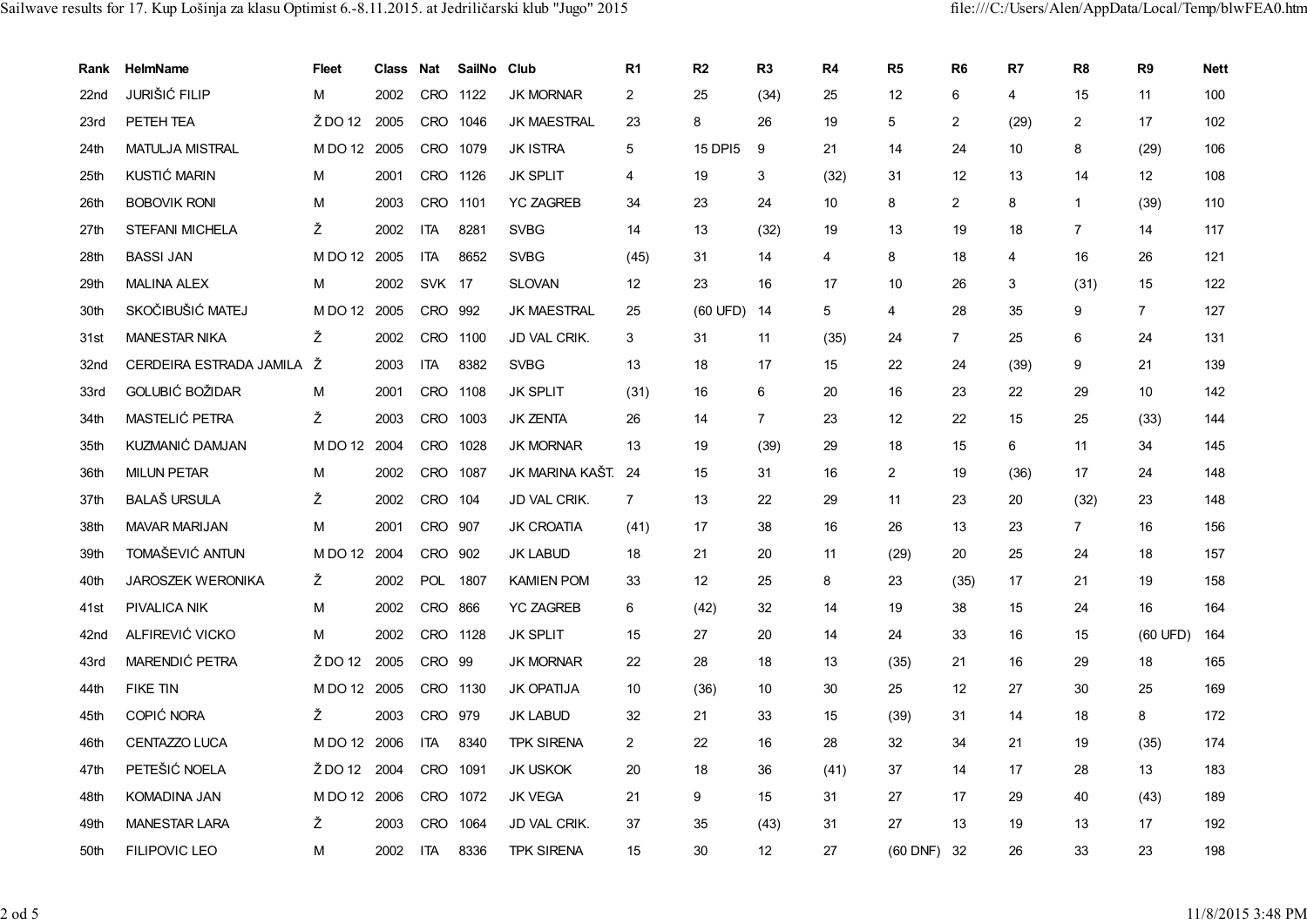| Rank             | <b>HelmName</b>             | <b>Fleet</b> | Class Nat |            | SailNo Club |                    | R <sub>1</sub> | R <sub>2</sub> | R <sub>3</sub> | R4             | R <sub>5</sub> | R <sub>6</sub> | R7             | R <sub>8</sub> | R <sub>9</sub> | <b>Nett</b> |
|------------------|-----------------------------|--------------|-----------|------------|-------------|--------------------|----------------|----------------|----------------|----------------|----------------|----------------|----------------|----------------|----------------|-------------|
| 51st             | <b>LUKENDA DINO</b>         | M            | 2002      | <b>CRO</b> | 1050        | <b>JK OPATIJA</b>  | 32             | 20             | (60 UFD)       | 49             | 14             | 28             | 14             | 8              | 35             | 200         |
| 52 <sub>nd</sub> | KOZLOVIĆ ERIK               | М            | 2003      | CRO        | 92          | <b>JK HISTRIA</b>  | 17             | 27             | 25             | 34             | (38)           | 21             | 18             | 28             | 30             | 200         |
| 53rd             | <b>FIKE EDO</b>             | MDO 12 2005  |           | <b>CRO</b> | 1129        | <b>JK OPATIJA</b>  | 37             | 30             | (44)           | 36 DPI30       | 21             | 4              | 28             | 19             | 29             | 204         |
| 54th             | <b>BAKOTIĆ LOVRE</b>        | MDO 12 2005  |           | <b>CRO</b> | 1088        | <b>JK SPLIT</b>    | 30             | (48)           | 34             | 39             | 19             | 39             | 8              | 16             | 21             | 206         |
| 55th             | <b>VUCETTI ANNA</b>         | $2$ DO 12    | 2004      | <b>ITA</b> | 8651        | <b>SVBG</b>        | 18             | 39             | 35             | 20             | 30             | 27             | $\overline{7}$ | (45)           | 32             | 208         |
| 56th             | MALETIĆ VIKTOR              | MDO 12 2004  |           | <b>CRO</b> | 1080        | <b>JK MAESTRAL</b> | 29             | 36             | 40             | 32             | 20             | 32             | 9              | 10             | (46)           | 208         |
| 57th             | <b>JUREČKA MATEJ</b>        | M            | 2001      | CZE        | 799         | <b>CYC</b>         | 11             | (47)           | 21             | 30             | 20             | 38             | 40             | 34             | 20             | 214         |
| 58th             | <b>VRBATOVIĆ IVAN</b>       | M            | 2002      | <b>CRO</b> | 1112        | JK MARINA KAŠT 28  |                | 32             | 30             | 11             | 17             | (49)           | 40             | 26             | 33             | 217         |
| 59th             | LO CASCIO ELENA             | Ž            | 2002      | <b>ITA</b> | 7172        | YC ČUPA            | 27             | 26             | 36             | 26             | 22             | (39)           | 34             | 27             | 20             | 218         |
| 60th             | NORDIO ANDREA               | MDO 12 2004  |           | <b>ITA</b> | 8386        | <b>SVBG</b>        | 21             | 10             | 29             | $\overline{7}$ | 18             | 15             | $(60$ DNC $)$  | 60 DNC         | 60 DNC         | 220         |
| 61st             | <b>JURIĆ IVAN</b>           | M            | 2002      | <b>CRO</b> | 793         | JK MARINA KAŠT 31  |                | 34             | 22             | 9 DPI10        | 39             | 31             | 28             | (40)           | 26             | 220         |
| 62 <sub>nd</sub> | PUŽ CHIARA                  | Ž            | 2000      | <b>CRO</b> | 974         | <b>JK GALEB</b>    | (39)           | 16             | 18             | 38             | 26             | 34             | 32             | 22             | 34             | 220         |
| 63rd             | FILIPAŠ TAJANA              | Ž            | 2002      | <b>CRO</b> | 1049        | <b>JK KVARNER</b>  | 34             | 33             | 24             | 13             | 30             | 27             | (43)           | 35             | 27             | 223         |
| 64th             | <b>CVEK JURE</b>            | MDO 12 2004  |           | CRO        | 1099        | <b>JK ULJANIK</b>  | 33             | 24             | 23             | 34             | 33             | (40)           | 24             | 34             | 19             | 224         |
| 65th             | MODRIĆ KARLO                | MDO 12 2004  |           | CRO        | 1016        | <b>JK SPLIT</b>    | 23             | 29             | 31             | (51)           | 46             | 37             | 42             | 18             | 11             | 237         |
| 66th             | <b>IVANČEV MARKO</b>        | м            | 2002      | <b>CRO</b> | 798         | <b>JK ZENTA</b>    | 20             | 33             | 19             | 4              | 23             | 20             | $(60$ DNC $)$  | 60 DNC         | 60 DNC         | 239         |
| 67th             | <b>BURDIZEJ MAKSYMILIAN</b> | М            | 2003      | <b>POL</b> | 1822        | <b>KAMIEN POM</b>  | 42             | 17             | 35             | 24             | 36             | 29             | (48)           | 25             | 31             | 239         |
| 68th             | PULEK BUBA MARIO            | MDO 12 2004  |           | CRO        | 760         | <b>YC ZAGREB</b>   | 26             | 18 DPI5        | 33             | 37             | 28             | 30             | 33             | (42)           | 37             | 242         |
| 69th             | <b>ZUPPIN JAN</b>           | М            | 2003      | <b>ITA</b> | 7761        | <b>TPK SIRENA</b>  | 19             | 22             | 6              | 37             | 28             | 45             | 47             | 41             | (48)           | 245         |
| 70th             | <b>GOLJA KARLA</b>          | Ž            | 2002      | <b>CRO</b> | 727         | JK ULJANIK         | (43)           | 20             | 37             | 38             | 37             | 25             | 27             | 27             | 36             | 247         |
| 71st             | RABAK VUKIĆ NIKI            | M            | 2003      | <b>CRO</b> | 1114        | <b>JK HISTRIA</b>  | 42             | 37             | (47)           | 39             | 40             | 6              | 37             | 36             | 31             | 268         |
| 72nd             | ČELIĆ VEDRAN                | MDO 12 2007  |           |            | CRO 1140    | <b>JK VEGA</b>     | 43             | (51)           | 29             | 23             | 34             | 36             | 41             | 23             | 41             | 270         |
| 73rd             | <b>JUŠIĆ VICE</b>           | M            | 2002      | <b>CRO</b> | 1047        | JK ŽAL             | (48)           | 37 DPI5        | 27             | 47             | 43             | 25             | 31             | 22             | 40             | 272         |
| 74th             | <b>BURDZIEJ HANNA</b>       | Ž DO 12      | 2004      | <b>POL</b> | 180         | <b>KAMIEN POM</b>  | 28             | 42             | 15             | 42             | 31             | (48)           | 38             | 39             | 40             | 275         |
| 75th             | <b>LEONARDELLI TEDI</b>     | MDO 12 2006  |           | <b>CRO</b> | 1109        | <b>JK VEGA</b>     | 38             | 25             | 37             | 33             | 41             | 26             | 39             | 36             | (44)           | 275         |
| 76th             | DE CARINA CARLA             | Ž DO 12 2004 |           | <b>CRO</b> | 1029        | JD VAL CRIK.       | (45)           | 32             | 41             | 28             | 36             | 30             | 39 DPI30       | 43             | 28             | 277         |
| 77th             | <b>RODMANN ILLA</b>         | Ž            | 2002      | <b>CRO</b> | 731         | <b>JK PLAV</b>     | 12             | (44)           | 42             | 40             | 38             | 44             | 35             | 31             | 41             | 283         |
| 78th             | SPIŠIĆ DOROTEA              | Ž DO 12 2004 |           | <b>CRO</b> | 1057        | <b>JK JUGO</b>     | (52 DPI5)      | 40             | 49             | 25             | 45             | 29             | 24             | 47             | 25             | 284         |
| 79th             | PARLADORI MATILDE           | Ž DO 12 2004 |           | <b>ITA</b> | 18          | <b>SVBG</b>        | (44)           | 43             | 39             | 33             | 34             | 43             | 22             | 38             | 37             | 289         |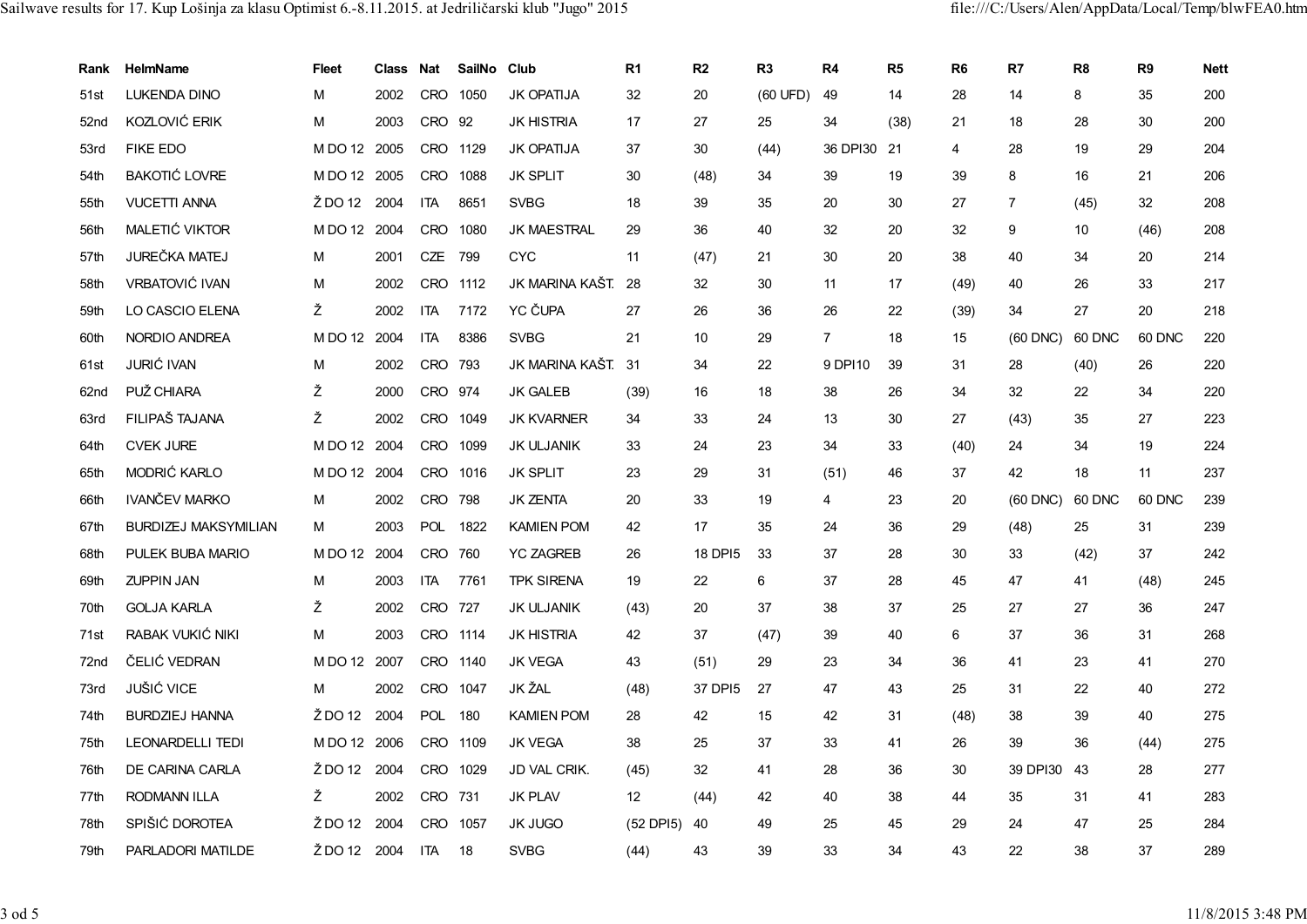| Rank              | HelmName               | <b>Fleet</b> | Class Nat |            | SailNo Club |                    | R <sub>1</sub> | R <sub>2</sub> | R <sub>3</sub> | R4         | R <sub>5</sub> | R <sub>6</sub> | R7     | R <sub>8</sub>     | R <sub>9</sub> | <b>Nett</b> |
|-------------------|------------------------|--------------|-----------|------------|-------------|--------------------|----------------|----------------|----------------|------------|----------------|----------------|--------|--------------------|----------------|-------------|
| 80th              | <b>CYMERMAN JOANNA</b> | Ž DO 12      | 2004      | <b>POL</b> | 186         | <b>KAMIEN POM</b>  | 40             | 41             | 45             | 47         | $\overline{7}$ | 35             | 38     | (48)               | 38             | 291         |
| 81st              | DOMINOVIĆ ZARA         | Ž            | 2003      | CRO        | 1083        | <b>JK ZENTA</b>    | 30             | 44             | 13             | 48         | 33             | 46             | (51)   | 39                 | 42             | 295         |
| 82 <sub>nd</sub>  | MOROŽIN LUKAS          | M            | 2002      | <b>CRO</b> | 921         | <b>JK PLAV</b>     | (50)           | 41             | 21             | 36         | 32             | 41             | 32     | 42                 | 50             | 295         |
| 83rd              | PAHOR SAŠA             | м            | 2004      | <b>ITA</b> | 5614        | YC ČUPA            | 27             | 43             | 23             | 46         | 46             | 42             | 43     | (47)               | 28             | 298         |
| 84th              | ROVIS MASSIMILIJANO    | М            | 2003      | <b>CRO</b> | 977         | <b>JK VEGA</b>     | 49             | 38             | 46             | 35         | 29             | 16             | (54)   | 45                 | 45             | 303         |
| 85th              | <b>HAGENAUER LUKA</b>  | MDO 12 2005  |           | <b>CRO</b> | 1859        | <b>YC ZAGREB</b>   | (52)           | 48             | 30             | 45         | 42             | 46             | 30     | 46                 | 22             | 309         |
| 86th              | RAKOVAC LEA            | Ž DO 12      | 2006      |            | CRO 1137    | <b>JK MAESTRAL</b> | 36             | 39             | 38             | 26         | 43             | 43             | 44     | (48)               | 47             | 316         |
| 87th              | KARLOVIĆ KORADO        | м            | 2002      | <b>CRO</b> | 1023        | <b>JK GALEB</b>    | 44             | 35             | (50)           | 27         | 44             | 47             | 30     | 43                 | 47             | 317         |
| 88th              | SERŠIĆ IVANA           | Ž DO 12      | 2004      | <b>CRO</b> | 1030        | <b>JK VIHOR</b>    | (50)           | 46             | 44             | 40         | 35             | 42             | 37     | 44                 | 30             | 318         |
| 89th              | <b>GOLEMAC ROK</b>     | M DO 12 2004 |           | ITA.       | 6           | YC ČUPA            | 29             | 29             | 43             | 49         | (53)           | 52             | 48     | 37                 | 38             | 325         |
| 90th              | SRŠEN ROBERTA          | Ž            | 2003      | <b>CRO</b> | 1127        | <b>JK VEGA</b>     | 40             | 40             | 42             | (48)       | 47             | 33             | 45     | 38                 | 42             | 327         |
| 91st              | MRŠIĆ HRVOJE           | M            | 2003      | CRO        | 1025        | <b>JK GALEB</b>    | 47             | (53)           | 26             | 52         | 48             | 51             | 31     | 30                 | 46             | 331         |
| 92 <sub>nd</sub>  | MIRKOVIĆ LOVRO         | M DO 12 2004 |           | CRO        | 1135        | <b>JK OPATIJA</b>  | 39             | 41 DPI5        | 41             | 42         | 40             | 48             | (50)   | 41                 | 39             | 331         |
| 93rd              | <b>JARESZEK MICHAL</b> | MDO 12 2007  |           | <b>POL</b> | 804         | <b>KAMIEN POM</b>  | 38             | 45             | 45             | 45         | 44             | 41             | (46)   | 44                 | 32             | 334         |
| 94th              | <b>GREGOVIĆ LUKA</b>   | MDO 12 2006  |           | <b>CRO</b> | 1044        | JD VAL CRIK.       | 46             | 37             | (52)           | 44         | 52             | 36             | 33     | 51                 | 36             | 335         |
| 95th              | KULIĆ GOLJA VIKTOR     | М            | 2002      | <b>CRO</b> | 1073        | <b>JK KVARNER</b>  | $(60$ DNF)     | 60 DNF         | 60 DNF         | 52         | 48             | 37             | 34     | 33                 | 13             | 337         |
| 96th              | PETRIČEVIĆ ANA         | Ž            | 2003      | <b>CRO</b> | 988         | <b>JK OPATIJA</b>  | 46             | (60 UFD)       | 40             | 50         | 41             | 60 DSQ 49      |        | 32                 | 27             | 345         |
| 97th              | PALKO AURORA           | Ž DO 12      | 2005      |            | CRO 1133    | JK DELFIN          | 17             | 28             | 8              | $(60$ DNF) | 60 DNF         | 60 DNF         | 60 DNC | 60 DNC             | 60 DNC         | 353         |
| 98th              | ŠESTAN FRANO           | M            | 2003      | <b>CRO</b> | 1021        | <b>JK GALEB</b>    | 35             | 50             | 47             | 50         | 50             | 47             | 45     | 35                 | (51)           | 359         |
| 99th              | <b>KULAŠ JAN</b>       | MDO 12 2004  |           | <b>CRO</b> | 1022        | <b>JK GALEB</b>    | 41             | 45             | 54             | 43         | 42             | 50             | 47     | 37                 | $(60$ BFD)     | 359         |
| 100th             | <b>KALC IZTOK</b>      | MDO 12 2006  |           | ITA        | 8037        | <b>TPK SIRENA</b>  | 48             | 47             | 27             | 51         | (54)           | 53             | 44     | 54                 | 43             | 367         |
| 101st             | <b>ZEC GAIA</b>        | MDO 12 2005  |           | CRO        | 927         | <b>JK HISTRIA</b>  | 36             | 51             | 49             | 43         | 50             | 51             | 41     | (52)               | 50             | 371         |
| 102 <sub>nd</sub> | ČELIĆ PAOLA            | Ž DO 12      | 2004      | <b>CRO</b> | 1139        | <b>JK VEGA</b>     | 47             | 46             | (55)           | 36         | 49             | 44             | 50     | 49                 | 52             | 373         |
| 103rd             | <b>BAJČIĆ LEON</b>     | MDO 12 2005  |           | CRO        | 914         | <b>JK PLAV</b>     | 53             | 50             | 52             | 41         | 51             | 40             | 49     | $(60 \text{ UFD})$ | 54             | 390         |
| 104th             | <b>FATOVIĆ LUKA</b>    | MDO 12 2006  |           | CRO        | 865         | <b>YC ZAGREB</b>   | (59)           | 52             | 48             | 53         | 45             | 45             | 51     | 50                 | 49             | 393         |
| 105th             | VLAČIĆ IVAN            | м            | 2002      |            | CRO 5722    | <b>JK VEGA</b>     | 52             | 52             | 48             | 54         | (56)           | 50             | 42     | 52                 | 48             | 398         |
| 106th             | <b>VIDULIĆ ENI</b>     | $2$ DO 12    | 2005      | CRO        | 936         | JK JUGO            | 51             | 49             | 51             | 46         | 47             | 52             | (53)   | 53                 | 53             | 402         |
| 107th             | POLONIJO PETAR         | MDO 12 2004  |           | CRO        | 948         | <b>JK VIHOR</b>    | 53             | 55             | 53             | 44         | 52             | 55             | 52     | (56)               | 51             | 415         |
| 108 <sub>th</sub> | MUŽIĆ GRAZIA           | Ž DO 12 2004 |           | CRO        | 1010        | <b>JK JUGO</b>     | 54 DPI5        | 49             | 50             | (59)       | 49             | 54             | 53     | 53                 | 53             | 415         |